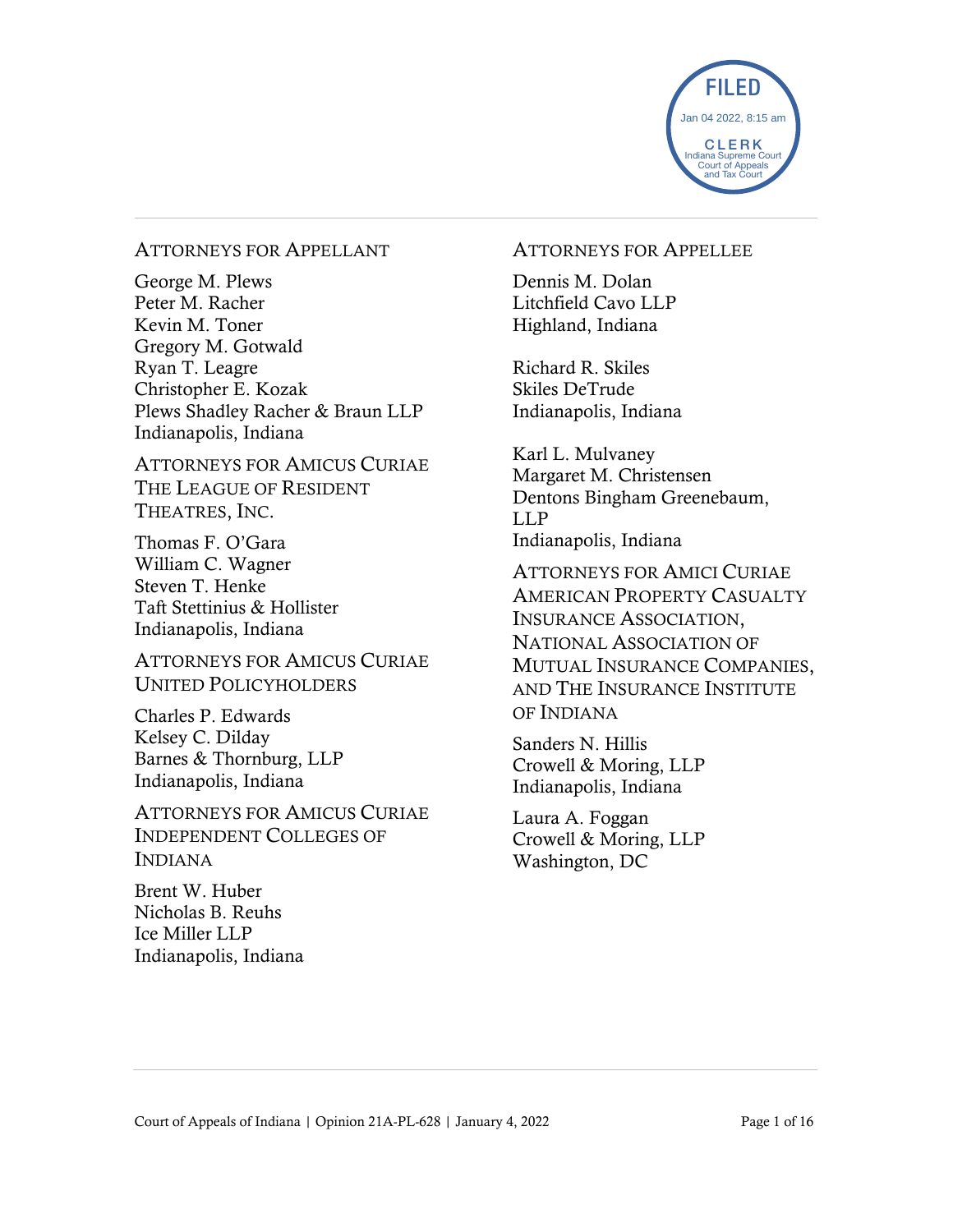# IN THE COURT OF APPEALS OF INDIANA

Indiana Repertory Theatre, *Appellant-Plaintiff,*

v.

The Cincinnati Casualty Company and McGowan Insurance Group LLC, [1](#page-1-0) *Appellees-Defendants*

January 4, 2022

Court of Appeals Case No. 21A-PL-628

Appeal from the Marion Superior Court

The Honorable Heather A. Welch, Judge Trial Court Cause No. 49D01-2004-PL-013137

May, Judge

[1] The Indiana Repertory Theatre ("IRT")<sup>[2](#page-1-1)</sup> appeals the trial court's decision denying IRT's motion for partial summary judgment and granting partial summary judgment for Cincinnati Casualty Company ("Cincinnati Casualty"). [3](#page-1-2)

<span id="page-1-0"></span> $1$  The trial court's summary judgment order does not pertain to the claims involving McGowan Insurance Group, LLC, and it does not participate in this appeal.

<span id="page-1-1"></span> $2$  IRT is joined by three amici. The first, The League of Resident Theatres ("LORT"), is a "not-for-profit organization and the largest professional theater association of its kind in the United States." (Br. of LORT at 6.) IRT is a member theater of LORT. The second, United Policyholders ("UP"), is a "non-profit organization whose mission is to serve as a voice and a source of information and guidance for insurance consumers around the country and an advocate for their interests." (Br. of UP at 4.) The third, Independent Colleges of Indiana ("ICI"), "is a non-profit association that serves as the collective voice for Indiana's 29 private, non-profit colleges and universities." (Br. of ICI at 8.)

<span id="page-1-2"></span><sup>&</sup>lt;sup>3</sup> Cincinnati Casualty is joined by three amici. The first, American Property Casualty Insurance Association ("APCIA"), is "the primary national trade association for home, auto, and business insurance." (Cincinnati Casualty Amici Br. at 7.) The second, National Association of Mutual Insurance Companies ("NAMIC"), is "the largest property and casualty insurance trade group in the country[.]" (*Id*.) The third, the Insurance Institute of Indiana ("III"), is the "primary trade association representing the property and casualty industry in the state of Indiana. (*Id*. at 8.)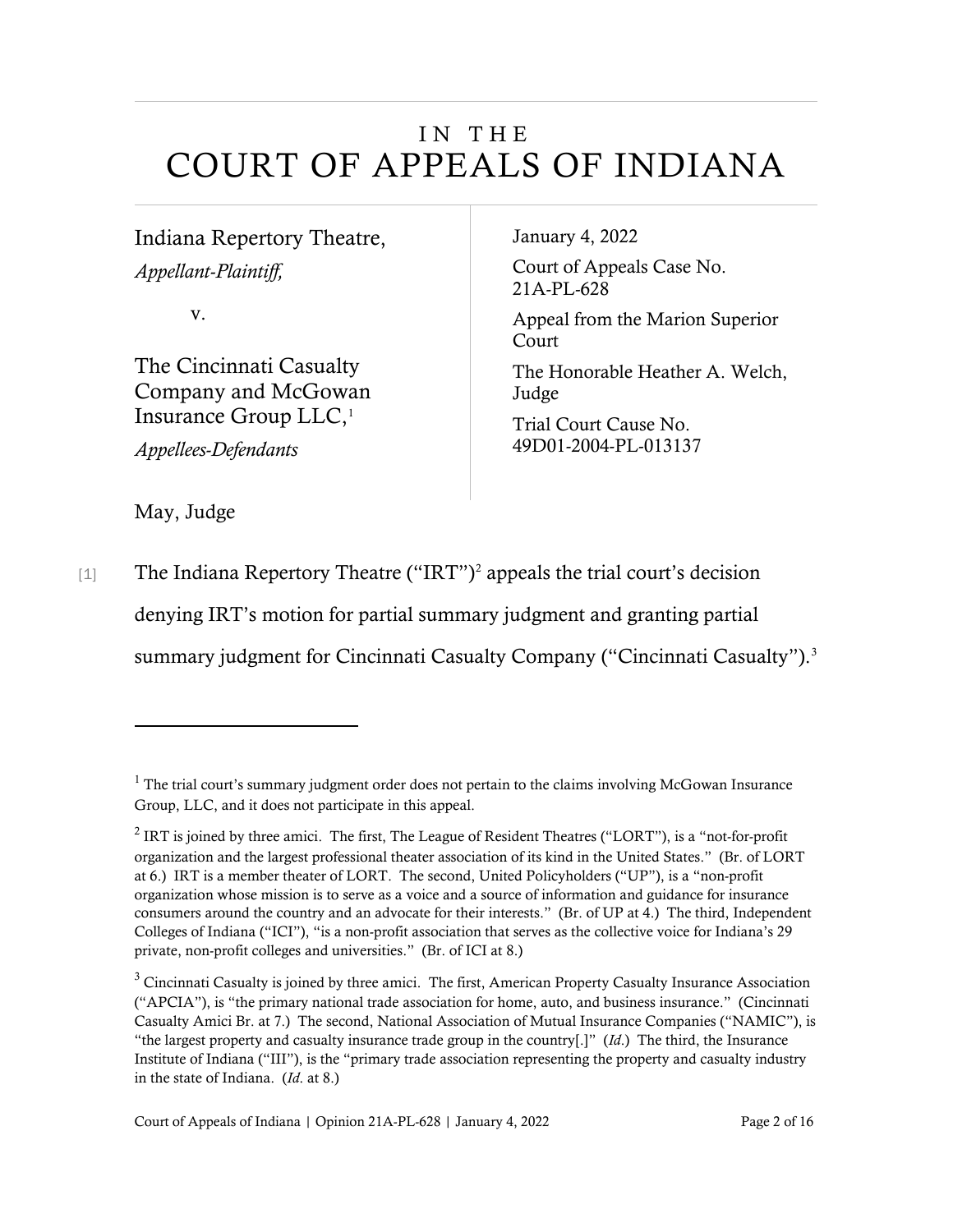IRT presents multiple issues on appeal, one of which we find dispositive: whether the trial court erred when it determined the contract language "direct physical loss or direct physical damage" did not encompass IRT's claim for loss of use of its facilities during the COVID-19 pandemic. While we sympathize with the plight of IRT as well as other small businesses and not-for-profit entities in similar situations, the plain language of the insurance contract does not support coverage for COVID-19-related loss of use. We affirm.

# Facts and Procedural History<sup>[4](#page-2-0)</sup>

[2] As stated in the record, IRT

is the largest professional nonprofit theatre in Indiana. IRT presents live theatre performance September through May and rents its facilities for other performances and events the rest of the year. IRT employs approximately 65 full-time year-round and seasonal employees in the design and production of theater sets, scenes, costumes, lighting and sound effect, in addition to actors, writers, directors and other artists. IRT also welcomes nearly 40,000 school children from across the state to student matinees each season.

(Appellant's App. Vol. II at 62-3.) IRT is located in downtown Indianapolis. At all times relevant to this appeal, IRT had an insurance policy<sup>[5](#page-2-1)</sup> ("Policy")

<span id="page-2-0"></span><sup>&</sup>lt;sup>4</sup> We held oral argument on this case on November 19, 2021, as part of the Defense Trial Counsel of Indiana's ("DTCI") annual conference in French Lick, Indiana. We thank counsel for their excellent presentations and advocacy, and we thank DTCI for organizing the event.

<span id="page-2-1"></span><sup>5</sup> As will be discussed *infra*, the parties disagree about what type of insurance policy exists.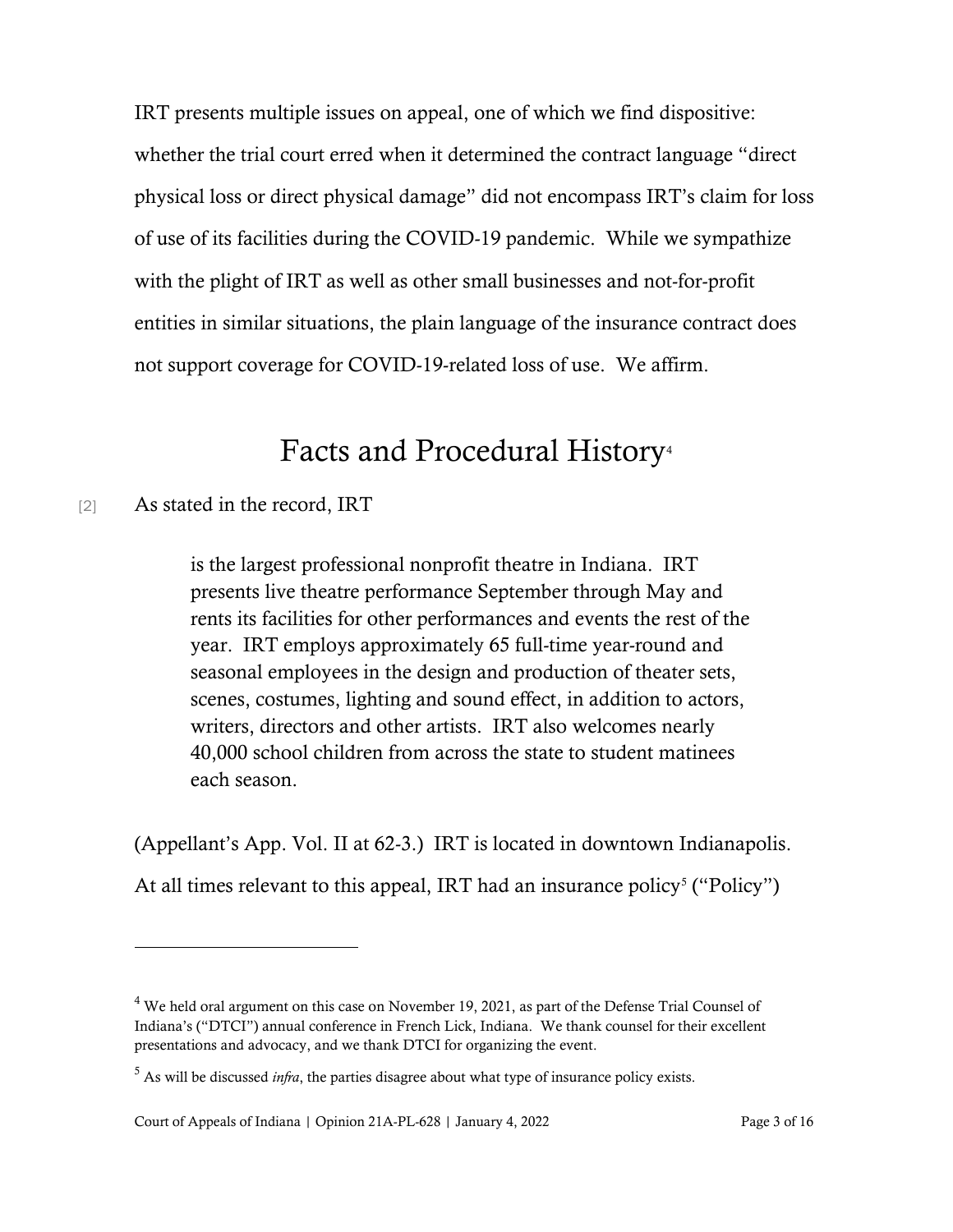with Cincinnati Casualty. The Policy is 379 pages and contains multiple subtypes of coverage, each called a "form." (Appellant's App. Vol. III at 27.)

- [3] On March 6, 2020, the first case of COVID-19 was reported in Indiana. The rapid spread of COVID-19 caused federal, state, and local governments to issue a series of executive orders and actions to attempt to contain the transmission of the virus. Indiana Governor Eric Holcomb also issued an Executive Order on March 6, 2020, declaring a public health emergency for the State of Indiana. On March 10, 2020, IRT held a performance of the production Murder on the Orient Express ("The Play") and hosted a pre-show happy hour event. On March 11, 2020, the World Health Organization declared COVID-19 to be a global pandemic. On March 12, 2020, Indianapolis Mayor Joseph Hogsett and the Marion County Health Department ("MCHD") ordered a thirty-day suspension of all non-essential gatherings of more than 250 people. IRT had scheduled performances of The Play on March 12, 13, and 14. After Mayor Hogsett's order, IRT advised patrons that seating would be limited to 250 attendees for each upcoming performance of The Play.
- [4] On March 16, 2020, Mayor Hogsett and the MCHD ordered that, effective March 17, 2020, "all . . . live performance venues . . . shall be closed to the public through April 6, 2020." (*Id*. at 143.) The same day, IRT released the following statement: "With much consideration for the State of Indiana and City of Indianapolis' COVID-19 guidelines and the health and well-being of our patrons, staff, and artists, Indiana Repertory Theatre has made the extremely difficult decision to close the public for the rest of the 19-20 Season."

Court of Appeals of Indiana | Opinion 21A-PL-628 | January 4, 2022 Page 4 of 16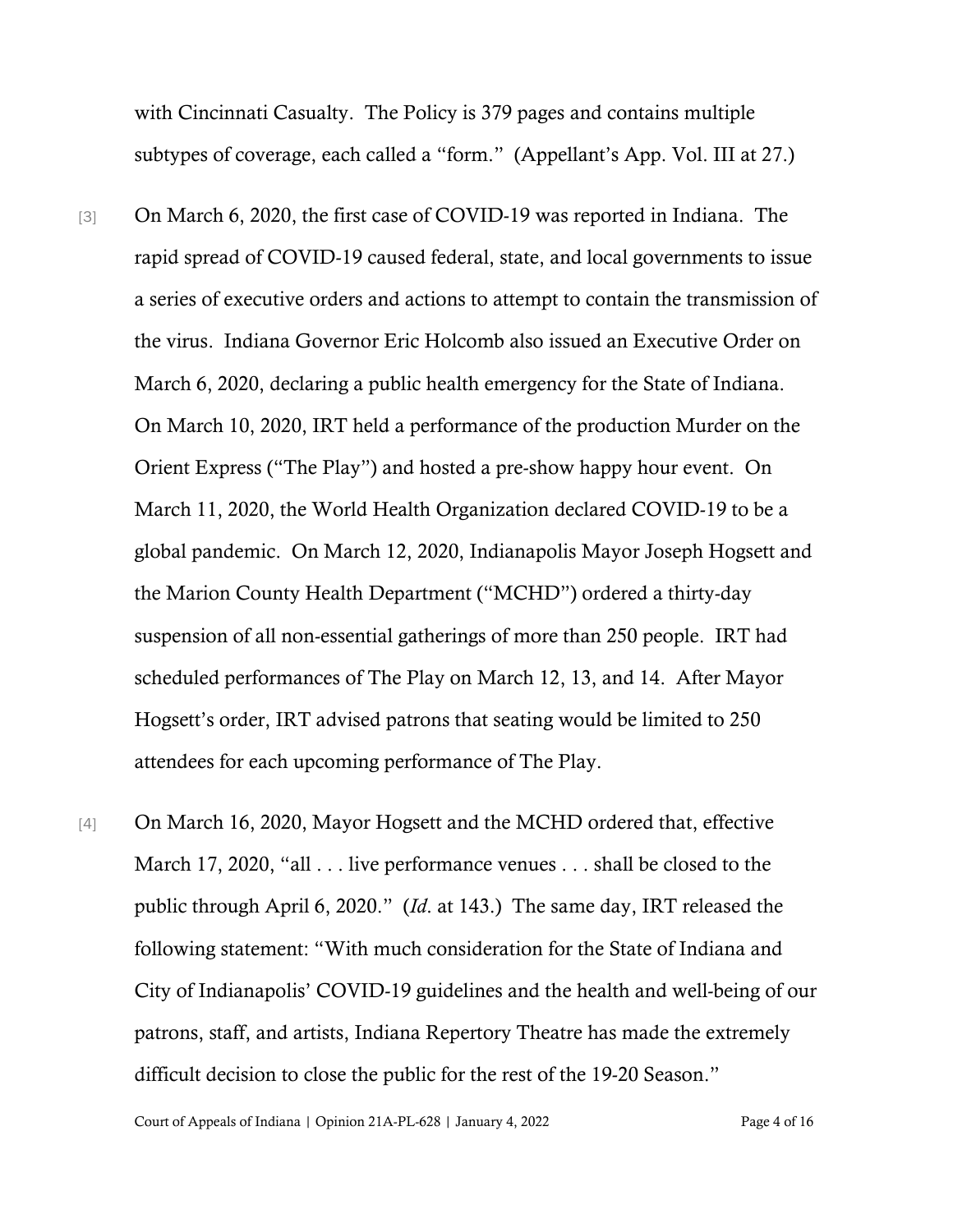(Appellant's App. Vol. VI at 134.) On March 18, 2020, IRT recorded a live performance of The Play in its theatre with a "small house of IRT staff, designers, Board members, and actors' families" and offered that recording for purchase. (*Id*. at 140.)

- [5] On March 20, 2020, IRT filed a claim with Cincinnati Casualty, asserting "loss of business income and extra expense as a result of the COVID-19 pandemic." (Appellant's App. Vol. IV at 138.) On March 23, 2020, Cincinnati Casualty responded with a letter indicating it would investigate the claim, reciting the relevant portions of the Policy, and asking IRT for additional information regarding its claim, including "any direct physical loss or damage to your premises or property at your premises by the Coronavirus[;]" "whether you have been ordered by a civil authority, such as a government official, to close, or restrict access to, your premises[;]" and the identification of "any property, other than your own, that suffered direct physical loss or direct physical damage, thereby causing the civil authority to issue [an order closing or restricting access to the property]." (*Id*. at 145.) "IRT did not respond to the Correspondence or provide any of the requested information[.]" (Appellant's App. Vol. VI at 57.)
- [6] "A few days later" Cincinnati Casualty sent IRT a letter denying coverage under the Policy. It stated:

At the threshold, there must be direct physical loss or damage to Covered Property caused by a covered cause of loss in order for the claim to be covered. . . . Direct physical loss or damage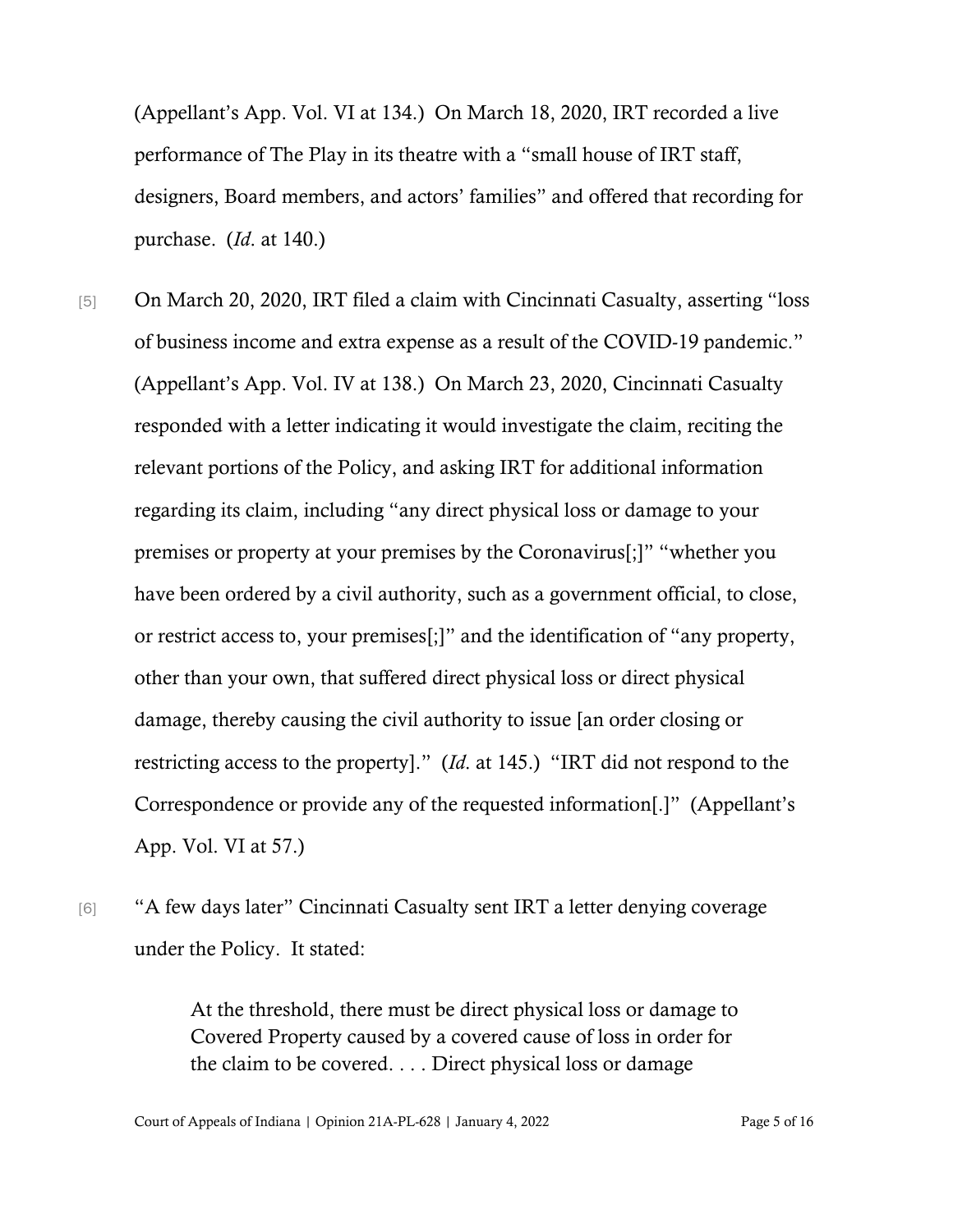generally means a physical effect on Covered Property, such as deformation, permanent change in physical appearance or other manifestation of a physical effect. Your notice of claim indicates that your claim involves Coronavirus. However, the fact of the pandemic, without more, is not direct physical loss or damage to property at the premises.

(Appellant's App. Vol. II at  $40-1.$ )<sup>[6](#page-5-0)</sup>

- [7] On April 3, 2020, IRT filed a claim against Cincinnati Casualty seeking "a judgment declaring the scope of Cincinnati's obligation to pay IRT's losses under a commercial property insurance policy related to the novel coronavirus and COVID-19 pandemic." (*Id*. at 61.) On June 8, 2020, Cincinnati Casualty filed its answer to IRT's amended complaint.<sup>[7](#page-5-1)</sup> On June 26, 2020, IRT filed a motion for partial summary judgment against Cincinnati Casualty. On August 31, 2020, Cincinnati Casualty filed its memorandum in opposition to IRT's motion for partial summary judgment and filed its own cross-motion for partial summary judgment. On December 3, 2020, the trial court held a remote hearing and heard argument on the parties' cross-motions for partial summary judgment.
- [8] On March 12, 2021, after granting multiple motions to supplement legal authority from both parties, the trial court entered its order granting Cincinnati

<span id="page-5-0"></span> $<sup>6</sup>$  Neither party directs us to the location of a copy of the denial letter, and we have been unable to locate it in</sup> the record. This quote appears in the trial court's order, and neither party disputes the language.

<span id="page-5-1"></span> $<sup>7</sup> IRT$  amended its complaint on April 10, 2020, to include a negligence claim against McGowan Insurance</sup> Company, LLC.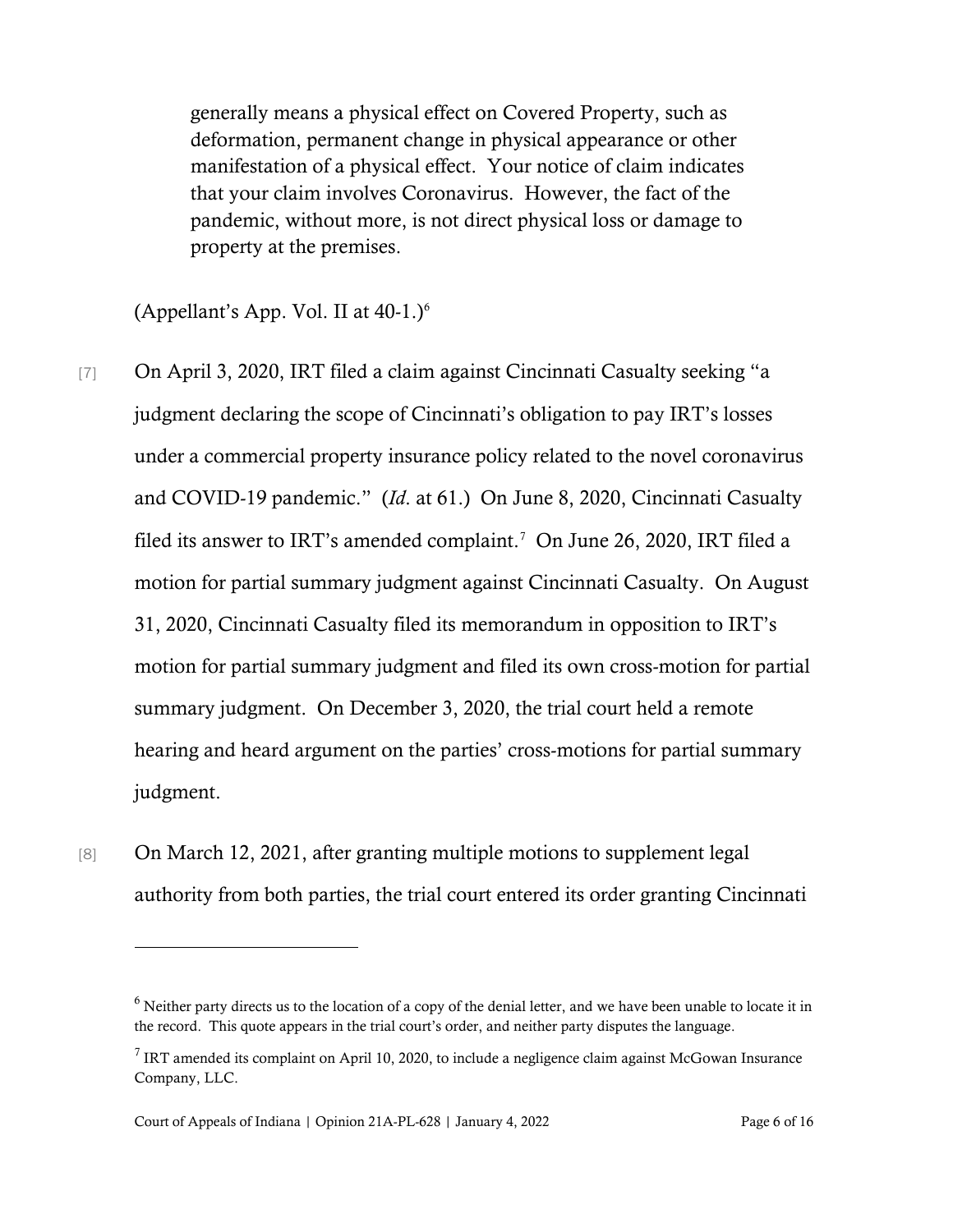Casualty's motion for partial summary judgment and denying IRT's motion for partial summary judgment. As part of that order, the trial court also granted IRT's request for "additional time to develop evidence regarding the presence of the SARS-CoV-2 virus inside its theatre." (*Id*. at 56.) On March 19, 2021, IRT filed a motion to certify the trial court's March 12 order as a final judgment under Indiana Trial Rule 56(C). On April 8, 2021, the trial court granted IRT's motion and declared its March 12 order a final judgment for the purposes of appeal.

### Discussion and Decision

- [9] We review summary judgment using the same standard as the trial court: summary judgment is appropriate only where the designated evidence shows there is no genuine issue of material fact and the moving party is entitled to judgment as a matter of law. *Rogers v. Martin*, 63 N.E.3d 316, 320 (Ind. 2016). All facts and reasonable inferences are construed in favor of the non-moving party. *City of Beech Grove v. Beloat*, 50 N.E.3d 135, 137 (Ind. 2016). Where the challenge to summary judgment raises questions of law, we review them de novo. *Rogers*, 63 N.E.3d at 320. That the parties have filed cross-motions for summary judgment does not alter our standard of review. *Floyd Cnty. v. City of New Albany*, 1 N.E.3d 207, 213 (Ind. Ct. App. 2014), *trans. denied*.
- [10] When interpreting an insurance policy, we give plain and ordinary meaning to language that is clear and unambiguous. *Meridian Mut. Ins. Co. v. Auto-Owners Ins. Co.*, 698 N.E.2d 770, 773 (Ind. 1998). Policy language is unambiguous if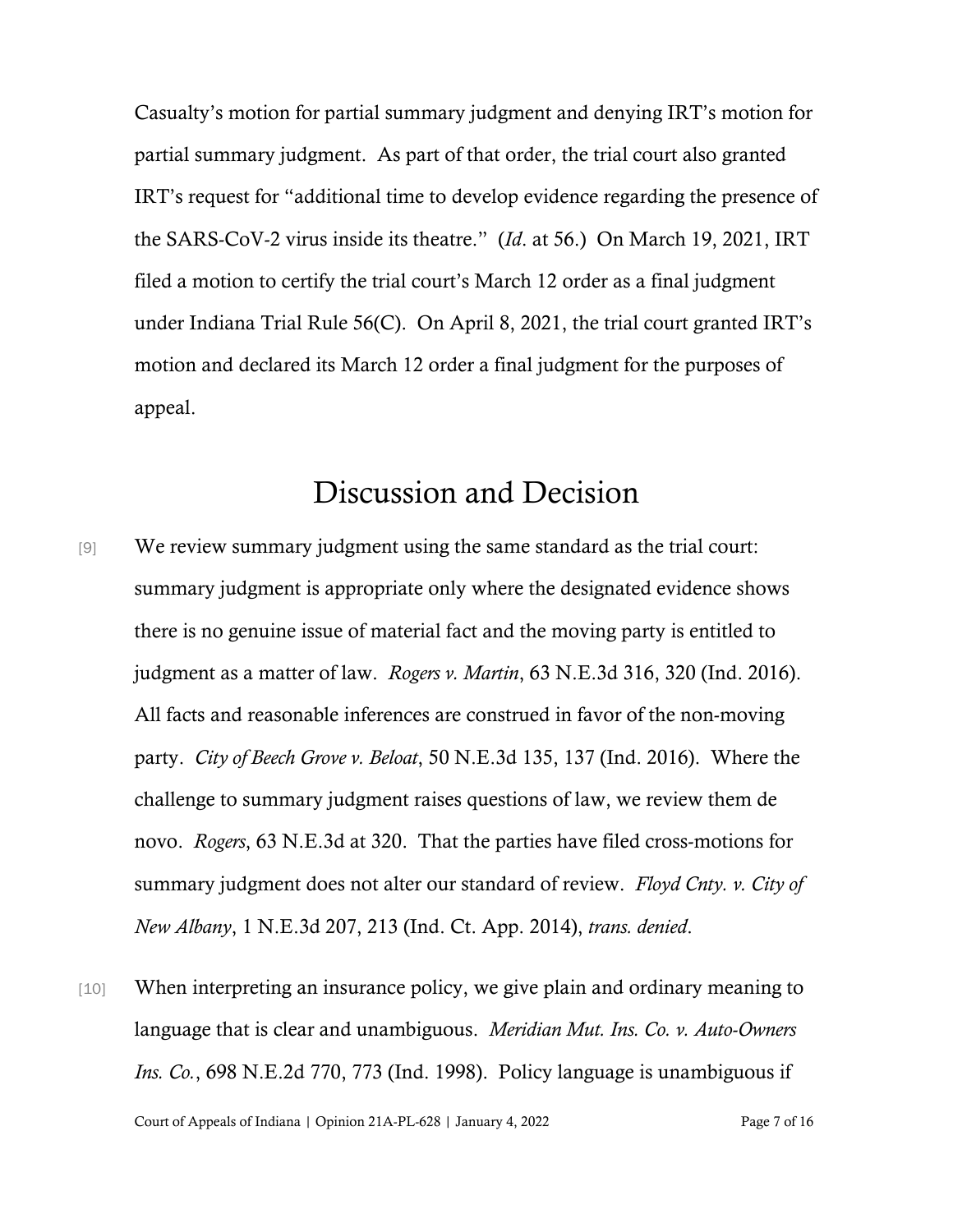reasonable people could not honestly differ as to its meaning. *Id*. To this end, we look to see "if policy language is susceptible to more than one interpretation." *Id*. Further,

[a]mbiguous provisions in insurance policies are construed in favor of the insured. *American States Ins. Co. v. Kiger*, 662 N.E.2d 945 (Ind. 1996). This is particularly true with unclear provisions that limit or exclude coverage. *Id*. Where provisions limiting coverage are not clearly and plainly expressed, the policy will be construed most favorably to the insured, to further the policy's basic purpose of indemnity. *Masonic Accident Ins. Co. v. Jackson*, 200 Ind. 472, 164 N.E. 628 (1929). "This strict construal against the insurer is driven by the fact that the insurer drafts the policy and foists its terms upon the customer. 'The insurance companies write the policies; we buy their forms or we do not buy insurance.'" *American States Ins. Co*., 662 N.E.2d at 947 (quoting *American Economy Ins. Co. v. Liggett*, 426 N.E.2d 136, 142 (Ind. Ct. App. 1981)).

*Id.* "A reasonable construction that supports the policyholder's position must be enforced as a matter of law." *Everett Cash Mut. Ins. Co. v. Taylor*, 926 N.E.2d 1008, 1014 (Ind. 2010). "A division between courts as to the meaning of the language in an insurance contract is evidence of ambiguity[,]" *Travelers Indem. Co. v. Summit Corp. of America*, 715 N.E.2d 926, 936 (Ind. Ct. App. 1999), however, our Indiana Supreme Court has also held, "we do not think that a split of authority on the meaning of similar contract terms necessarily means that these terms are ambiguous." *Allgood v. Meridian Sec. Ins. Co.*, 836 N.E.2d 243, 248 (Ind. 2005).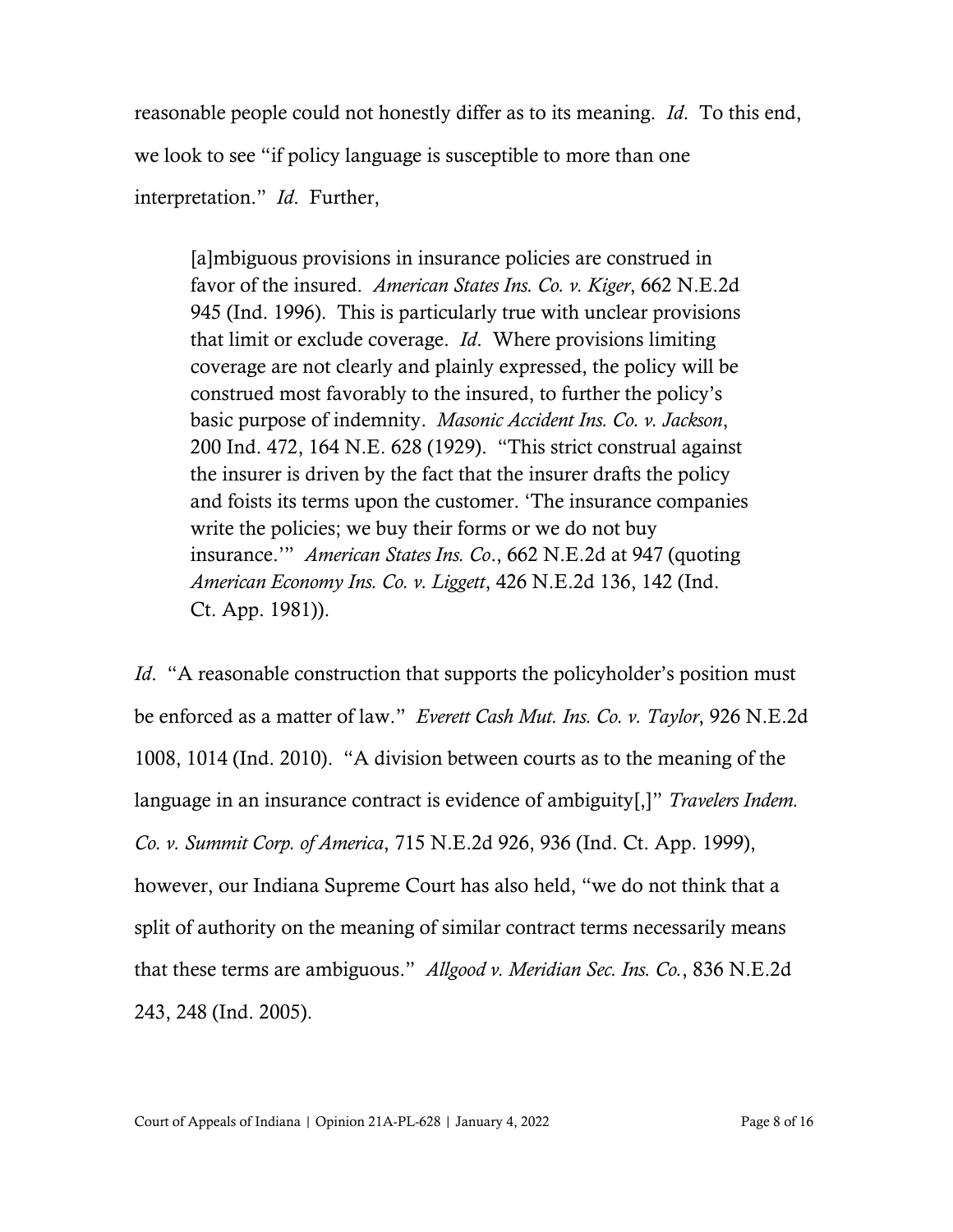- [11] As part of its "BUILDING AND PERSONAL PROPERTY COVERAGE FORM (INCLUDING SPECIAL CAUSES OF LOSS)" (Appellant's App. Vol. III at 27) (formatting in original), as part of "SECTION A. COVERAGE" (*id*.) (formatting in original), the Policy states, "We will pay for direct 'loss' to Covered Property at the 'premises' caused by or resulting from any Covered Cause of Loss." (*Id*.) In the introduction to the policy, there is language indicating, in relevant part, "words and phrases that appear in quotation marks have special meaning. Refer to SECTION G. DEFINITIONS." (*Id*.) (formatting in original). Under "SECTION A. COVERAGE[,]" (*id*.) (formatting in original), the phrase "Covered Causes of Loss" is defined as "direct 'loss' unless the 'loss' is excluded or limited in this Coverage Part." (*Id*. at 29.) "SECTION G. DEFINITIONS" (*id*. at 38) (formatting in original) defines loss as "accidental physical loss or accidental physical damage." (*Id*.)
- [12] Regarding the interpretation of this language in the Policy, the trial court concluded:

The Court finds that when read together and in context, the Policy's requirement of direct physical loss or damage to property is not ambiguous. The Court points out that IRT must demonstrate that its insured property underwent some type of direct and physical loss or damage. Here IRT has asserted that it lost the use of its theatre for its intended purpose. The inquiry is whether this loss of use is a direct physical loss to property. The Court finds that it is not. IRT's loss of use does not have any physical impact on its property. No evidence exists that the theatre was physically different on March 23, 2020 when IRT announced "the IRT is closed due to the State of Indiana's COVID-19 orders." To properly construe the Policy, the court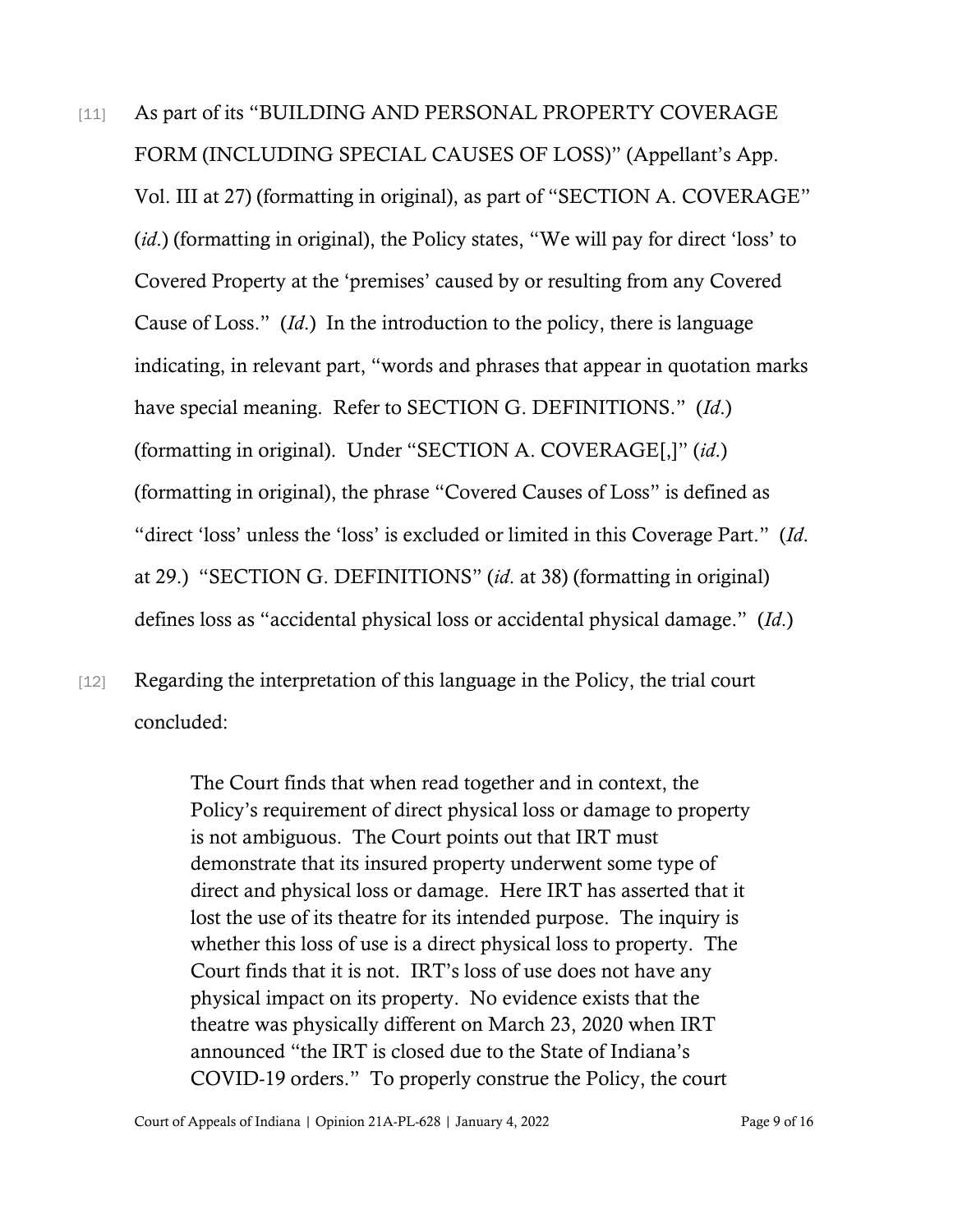must give effect to the physical requirement, which is also consistent with the law of Indiana and other jurisdictions that have dealt with the issue. If loss of use alone qualified as direct physical loss to the property, then the term "physical" would have no meaning. The Court cannot interpret the Policy in a way that nullifies one of its terms. The Court finds that the Policy requires physical alteration to the premises to trigger the business income coverage.

Other provisions of the Policy also support the conclusion that there is no business income coverage without structural alteration to property. The business income coverage applies to the "period of restoration." The "period of restoration" begins with the date of loss and ends on the date when "the property at the 'premises' should be repaired, rebuilt or replaced" or "business is resumed at a new permanent location." The Court notes that there is nothing to "repair," "rebuild" or "replace" if the premises have not been damaged. The Court further notes that COVID-19 has not physically harmed or changed the theatre. IRT has produced no evidence that the virus was ever present at its theatre. In addition, the evidence shows that IRT undertook projects at the theatre during the pandemic, demonstrating that the treater was not uninhabitable. This evidence defeats any conclusion that the loss of use IRT experienced had a physical impact on the theatre premises or that the theatre was completely unusable. Because there is nothing to repair, replace or rebuild; there has been no direct physical loss.

(Appellant's App. Vol. II at 54-55) (citations to the record omitted).

[13] IRT contends the Policy language is ambiguous because "physical loss or physical damage" is subject to different interpretations not only by a reasonable policyholder, but also by courts. IRT asserts the Policy language "accidental physical loss or accidental physical damage" encompasses the alleged presence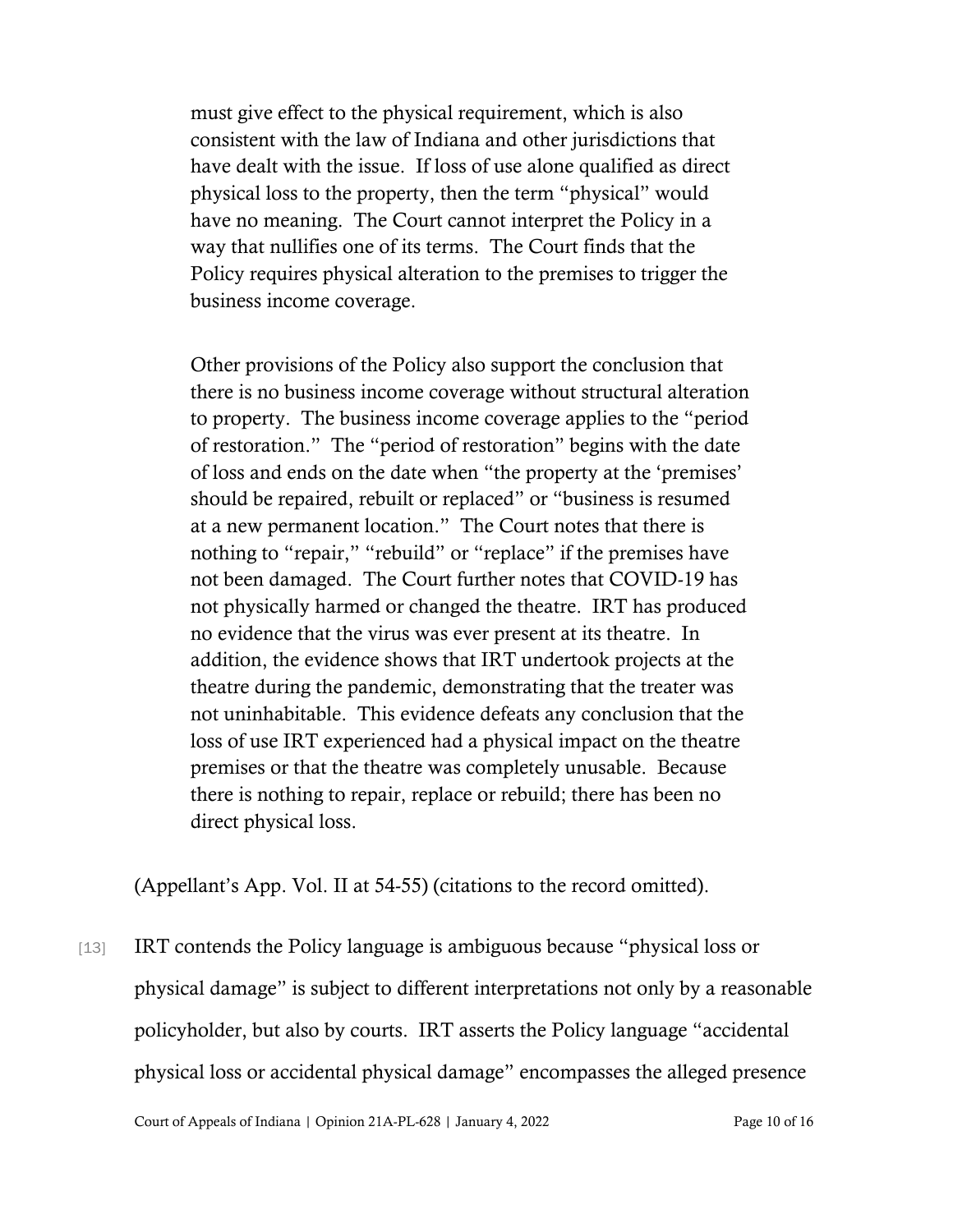of COVID-19 on its premises and thus the trial court erred in granting summary judgment.

- [14] IRT first points to the dictionary definitions of "loss" and "damage" and notes those definitions do not require an observable change in the condition of the property. "Loss" is defined as "the act or fact of losing : failure to keep possession : deprivation." *Webster's Third Int'l Dictionary* 1338 (Unabridged ed. 1966) (definition in the context of property). "Damage" is "loss due to injury : injury or harm to person, property, or reputation : hurt, harm." *Id*. at 571 (formatting in original). Based on those definitions, IRT contends that a claimant, such as IRT, could have "physical loss or physical damage" without the premises being "altered or impacted" as "IRT could not physically use the theatre to host live performances because doing so would expose patrons to a lethal disease." (Br. of Appellant at 41, 45) (emphasis in original).
- [15] In support of its argument, IRT cites a number of pre-pandemic cases outside our jurisdiction that IRT claims demonstrate "standard-form 'physical loss' language **included** property that is unusable or unsafe for its intended purpose, even without tangible alteration or structural damage." (*Id*. at 26-7) (emphasis in original). However, these cases are readily distinguishable<sup>[8](#page-10-0)</sup> because they involve policies that included language providing protection from "risk of" loss.

<span id="page-10-0"></span><sup>8</sup> IRT also directs us to a trial court's conclusion in *Cook v. Allstate Ins. Co*., 2007 Ind. Super. LEXIS 32 (2007). It should be noted "a conclusion of law by a circuit court in a case from which no appeal has been taken is not binding precedent upon this court." *Ind. Dept. of Nat. Res. v. United Minerals, Inc.*, 686 N.E.2d 851, 857 (Ind. Ct. App. 1997), *trans. denied*.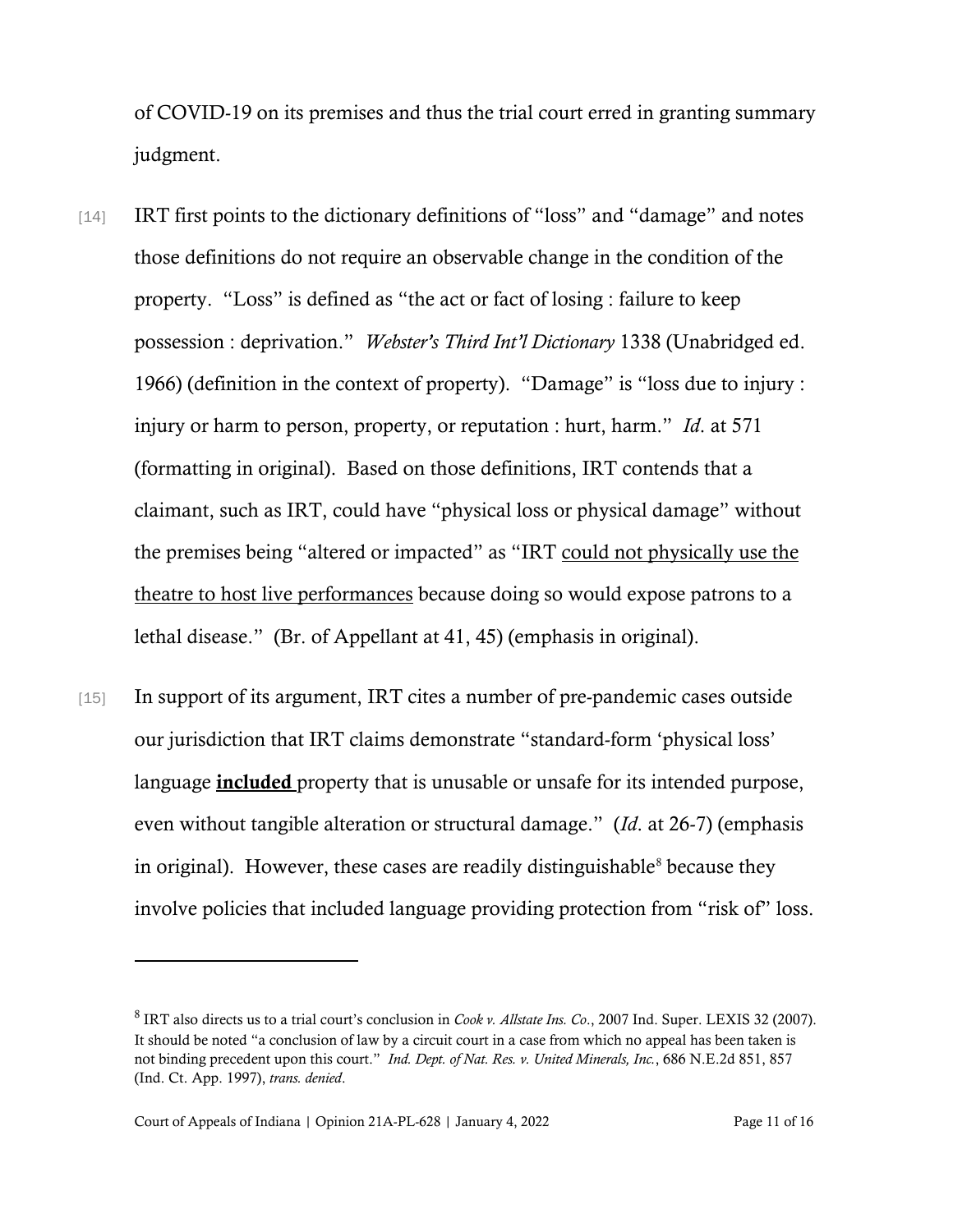*See*, *e.g*., *Hampton Foods Inc. v. Aetna Cas. & Sur. Co*., 787 F.2d 349 (8th Cir.

1986) (Court held "imminent danger of collapse" of grocery store, evidenced by the plaster falling from the ceiling and the owner of the building telling grocery store patrons and employees to vacate, was "loss or damage . . . resulting from all risks of direct physical loss" as covered by the claimants' insurance policy.); *Mellin v. N. Sec. Ins. Co*., 115 A.3d 799 (N.H. 2015) (Court reversed summary judgment on behalf of insurance company and concluded "'physical loss' need not be read to include only tangible changes to the property that can be seen or touched, but can also encompass changes that are perceived by the sense of smell" in a case for reimbursement of losses caused by cat urine odor. The policy language stated: "We insure against risk of direct loss to property described in Coverage A, only if that loss is a physical loss to the property."); *Western Fire Ins. Co. v. First Presbyterian Church*, 437 P.2d 52 (Col. 1968) (Court held "direct physical loss" had occurred when, because of "accumulation of gasoline around and under the church building, the premises became so infiltrated and saturated as to be uninhabitable, making further use of the building highly dangerous"; the relevant policy language stated: "This policy is extended to insure against all other risks of direct physical loss[.]") (formatting omitted). Again, all of these cases<sup>[9](#page-11-0)</sup> are inapposite because the policy language

<span id="page-11-0"></span><sup>9</sup> *Also see Widder v. La. Citizens Prop. Ins. Co*., 82 So.3d 294 (La. Ct. App. 2011) (Court held contamination of house with inorganic lead making it unhabitable was covered by policy language stating, "[w]e insure against risk of direct physical loss to property."); *Graff v. Allstate Ins. Co*., 54 P.3d 1266 (Wash. Ct. App. 2002) (under policy with language covering "all risks of physical loss," odors from a methamphetamine lab were "physical loss" in Graff's claim under his insurance policy for vandalism), *rev. denied*; *Gen. Mills, Inc. v. Gold Medal Ins.*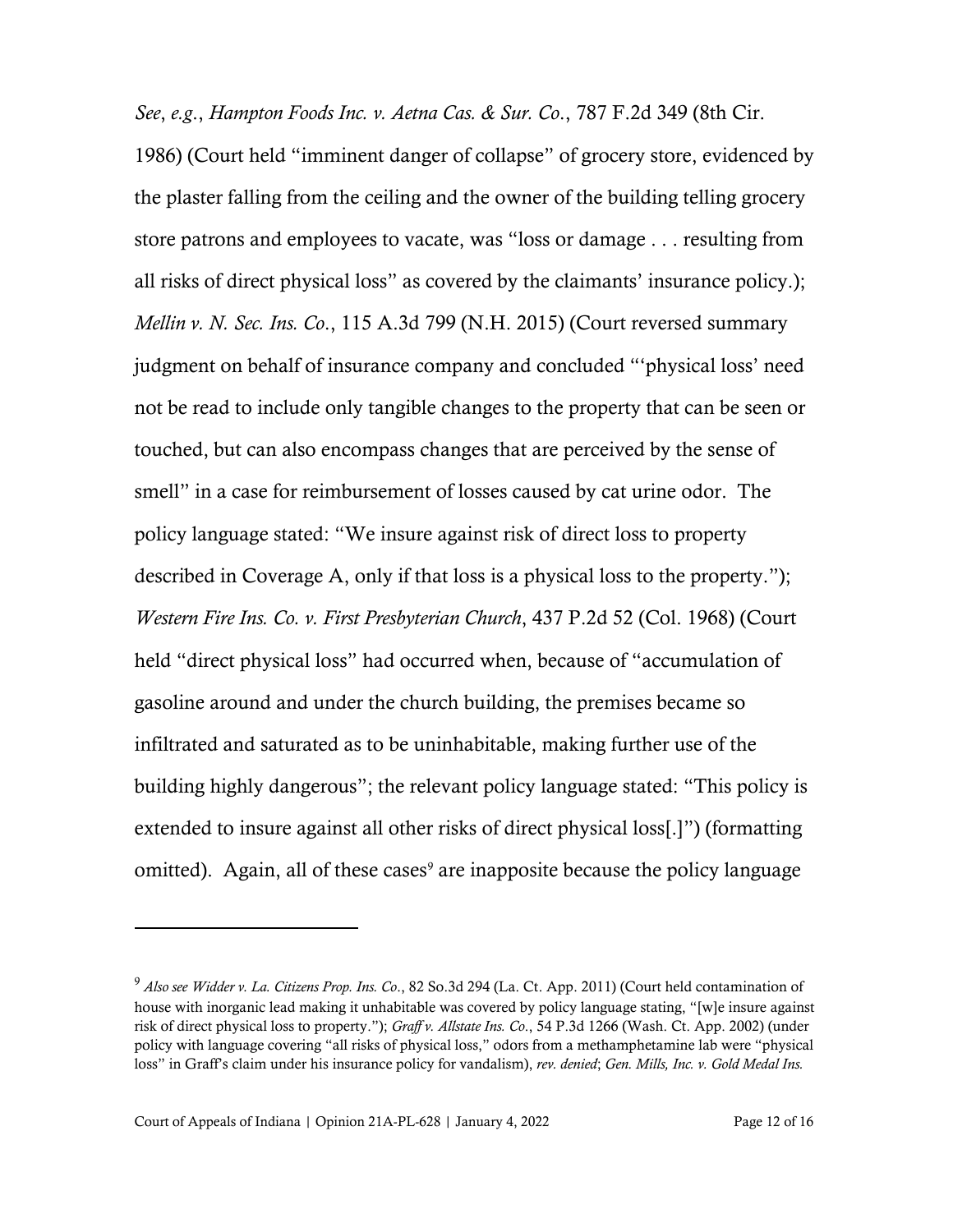in these cases differs dramatically from the language before us, specifically the absence of the words "risk of" in the insurance contract between IRT and Cincinnati Casualty.

- [16] We find *Roundabout Theatre Co. v. Cont'l Cas. Co.*, 302 A.D.2d 1 (N.Y. App. Div. 2002), instructive. In that case, Roundabout, a theater company, had to cancel all its performances for a month due to a street closure resulting from a nearby construction accident. *Id*. at \*3. The court held Roundabout's damages did not stem from "direct physical loss or damage" to its property, but instead stemmed from damage at the nearby construction site, *id*. at \*6-\*7, and the loss of use of the theatre was not covered under the policy language requiring "direct physical loss or damage." Like here, Roundabout's building did not suffer any damage or alteration. Rather, the building was unusable for its intended purpose because of an outside factor. The COVID-19 pandemic in the instant case is like the construction accident in *Roundabout*.
- [17] Specific to coverage involving COVID-19, the court in *Oral Surgeons, P.C. v. Cincinnati Ins. Co.*, 2 F.4th 1141 (8th Cir. 2021), held that Oral Surgeons' suspension of non-emergency procedures due to COVID-19 were not covered

*Co*., 622 N.W.2d 147 (Minn. Ct. App. 2001) (inability to sell product was covered under policy stating coverage for "'All Risks' of direct physical loss or damage to property insured and described herein"), *rev. denied*; *Bd. of Educ. v. Int'l Ins. Co*., 720 N.E.2d 622 (Ill. Ct. App. 1999) (Court held presence of friable asbestos in a school was evidence of "physical loss or damage." The policy language provided for coverage for "all risks of physical loss or damage"[.]); *Cent. Cold Storage, Inc. v. Lexington Ins. Co*., 452 So.2d 1014 (Fla. Ct. App. 1984) (damage stemming from ammonia leak covered under policy language stating coverage for "all risks of direct physical loss or damage to the insured property from any external cause"), *reh'g denied*.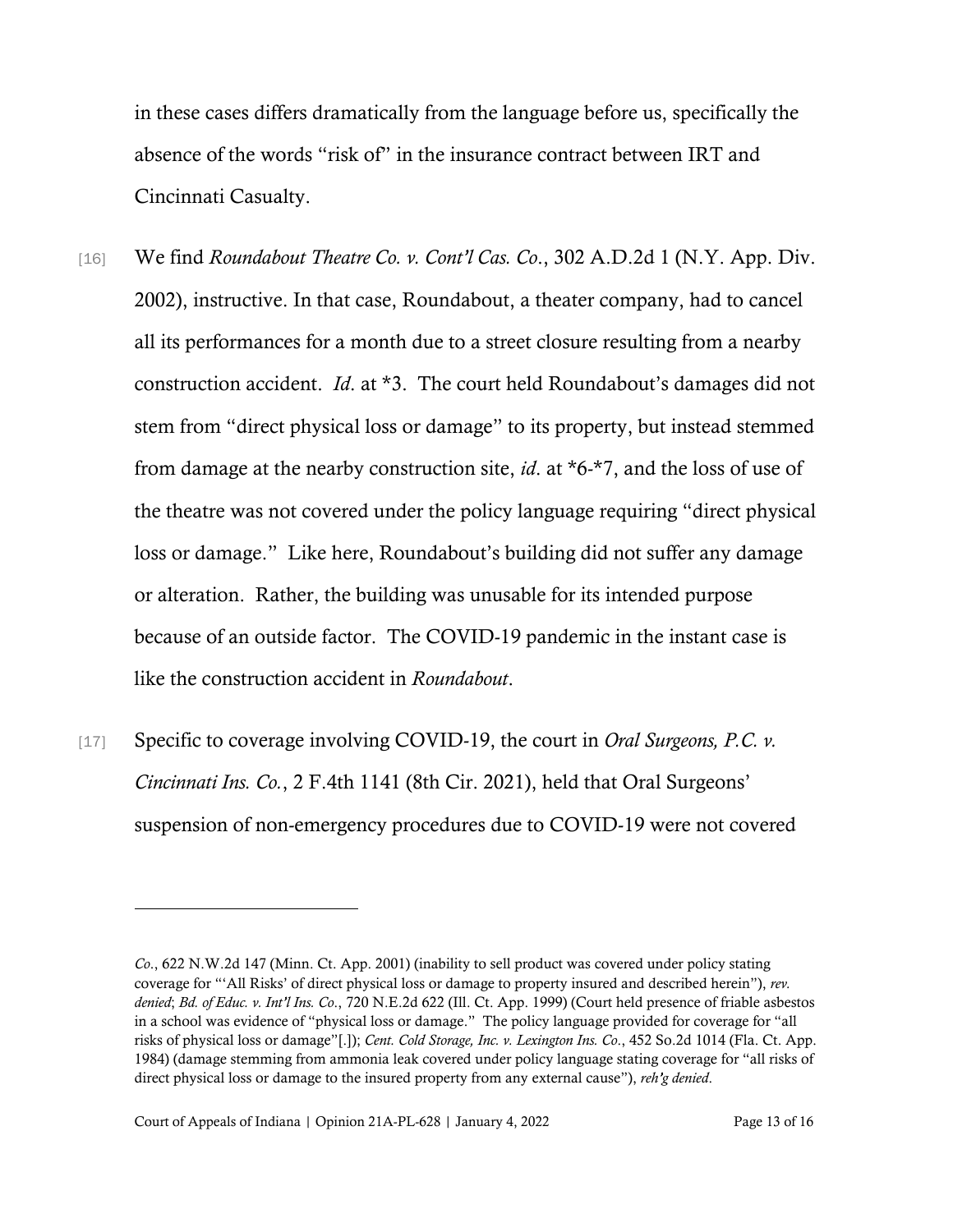as "accidental physical loss or accidental physical damage" in its insurance contract with Cincinnati Casualty. *Id*. at 1145. The court held:

The policy here clearly requires direct "physical loss" or "physical damage" to trigger business interruption and extra expense coverage. Accordingly, there must be some physicality to the loss or damage of property - e.g., a physical alteration, physical contamination, or physical destruction.

*Id*. at 1144.

[18] Finally, IRT's interpretation of "physical loss or physical damage" is unreasonable because it parses and dichotomizes the Policy language. IRT's interpretation of the Policy does not take into account the Policy as a whole, as it does not rectify its interpretation of "physical loss or physical damage" with the "period of restoration" provision of the Policy, which outlines the time when coverage begins and ends based on when the covered premises is "repaired, rebuilt or replaced" or the "business is resumed at a new permanent location." (Appellant's App. Vol. II at 34.) Without physical alteration or impact to IRT's premises, there can be no period of restoration, and thus IRT's interpretation of "physical loss or physical damage" does not take into account the language of the Policy as a whole.<sup>[10](#page-13-0)</sup>

<span id="page-13-0"></span><sup>&</sup>lt;sup>10</sup> Additionally, Couch's treatise on Insurance Law states:

The requirement that the loss be "physical," given the ordinary definition of that term, is widely held to exclude alleged losses that are intangible or incorporeal and, thereby to preclude any claim against the property insurer when the insured merely suffers a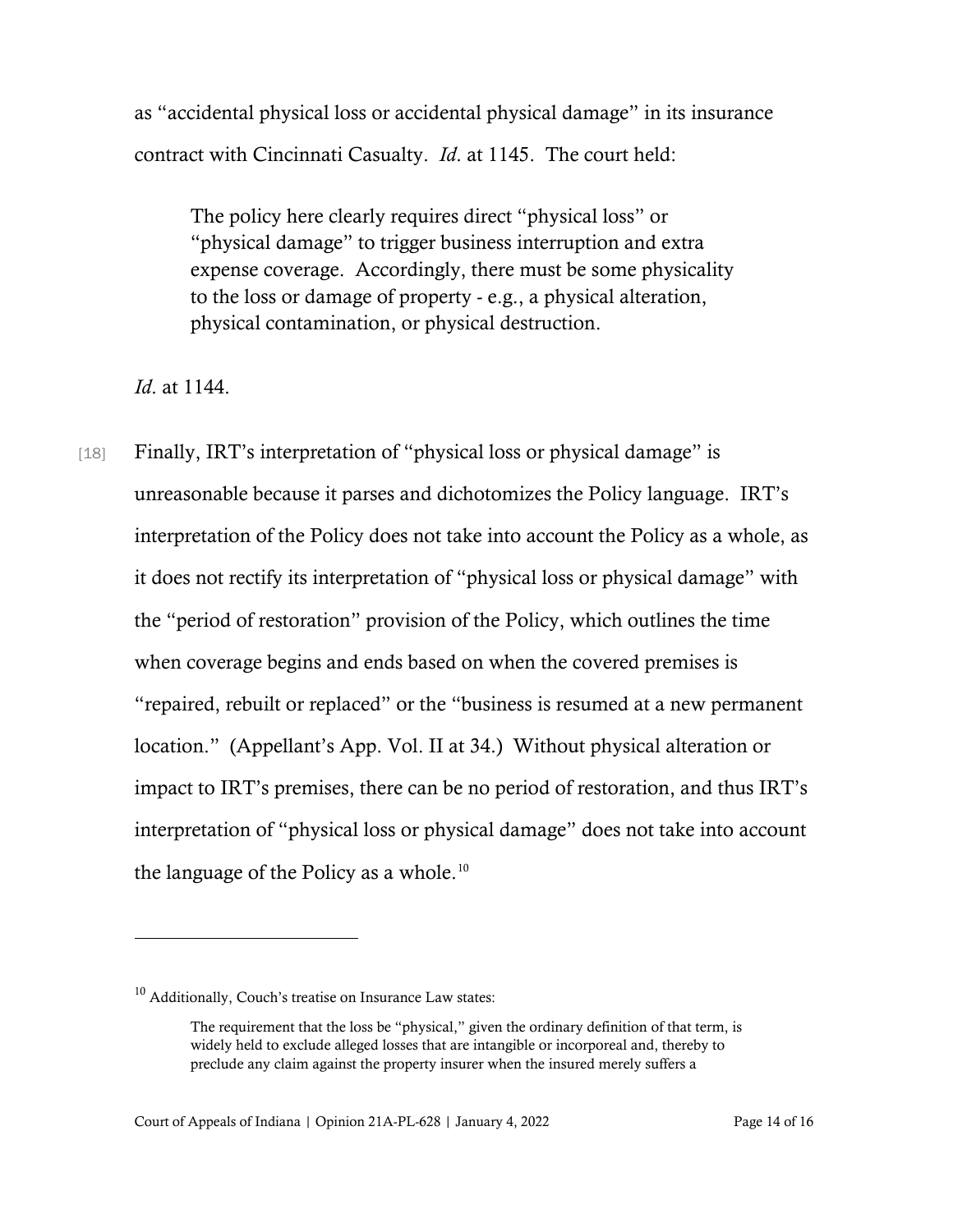[19] IRT is not alone in its plight. Millions of small business owners suffered losses due to the COVID-19 pandemic, and the ensuing worldwide financial crisis is dire. At the same time, we cannot ignore well-established principles of insurance contract interpretation and add provisions in the Policy that do not exist. IRT did not suffer physical loss or physical damage under the language of the Policy because the premises covered, that is the theater building located at 140 W. Washington Street in Indianapolis, was not destroyed or altered in a physical way that would require restoration or relocation. Based thereon, the trial court did not err when it granted summary judgment in favor of Cincinnati Casualty because the plain language of the Policy between the parties did not cover IRT's claim.

## Conclusion

[20] IRT's claim for loss of use of its theatre due to the COVID-19 pandemic was not physical loss or physical damage as defined by the terms of its insurance Policy with Cincinnati Casualty. Therefore, the trial court did not err when it granted summary judgment in favor of Cincinnati Casualty. Accordingly, we affirm the decision of the trial court.

detrimental economic impact unaccompanied by a distinct, demonstrable, physical alteration of the property.

<sup>10</sup>A Couch on Ins., § 148:46. The Couch treatise has been accepted as instructive for over fifteen years in Indiana. *See*, *e.g*., *Dunn v. Meridian Mut. Ins. Co.*, 836 N.E.2d 249, 252 (Ind. 2005) (citing Couch on Insurance).